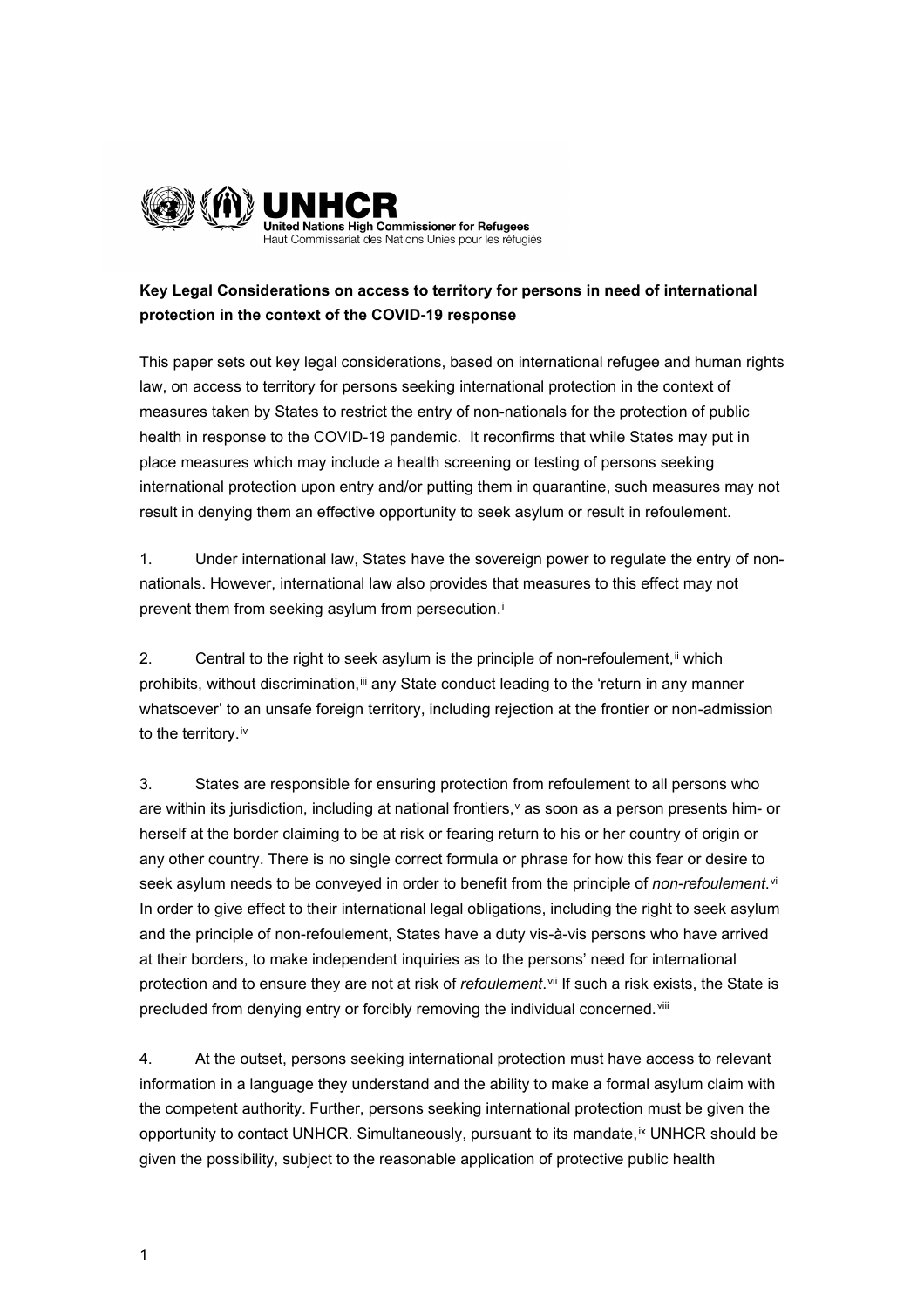measures taken by the authorities, to contact and visit such persons to assess and supervise their well-being and provide assistance when needed.<sup>[x](#page-3-2)</sup>

5. States are entitled to take measures to ascertain and manage risks to public health, including risks that could arise in connection with non-nationals arriving at their border. Such measures must be non-discriminatory as well as necessary, proportionate and reasonable to the aim of protecting public health. In response to the COVID-19 pandemic States have, or are considering putting in place public health measures such as the screening of travellers on arrival and the use of quarantine for persons who have been identified as suffering from the disease or who may have been exposed to the virus. Such efforts, multilateral or national, are directed at containing this infectious disease and preventing its spread.

6. However, imposing a blanket measure to preclude the admission of refugees or asylum-seekers, or of those of a particular nationality or nationalities, without evidence of a health risk and without measures to protect against refoulement, would be discriminatory and would not meet international standards, in particular as linked to the principle of nonrefoulement. In case health risks are identified in the case of individual or a group of refugees or asylum-seekers, other measures could be taken, such as testing and/or quarantine, which would enable authorities to manage the arrival of asylum-seekers in a safe manner, while respecting the principle of non-refoulement. Denial of access to territory without safeguards to protect against refoulement cannot be justified on the grounds of any health risk.

7. Reasonable measures to ascertain and manage risks to public health that could arise in connection with people arriving from other countries could include temporary limitations on movement for a limited period. Such restrictions must however be in accordance with the law, necessary for the legitimate purpose of managing the identified health risk, proportionate, and subject to regular review. Where such restrictions amount to detention, that detention must not be arbitrary or discriminatory, must be in accordance with and authorized by law in accordance with applicable procedural safeguards, for a limited time period and otherwise in line with international standards.<sup>[xi](#page-3-3)</sup> Health concerns do not justify the systematic use of immigration detention against individuals or groups of asylum-seekers or refugees.

8. While such public health measures may not specifically target persons seeking international protection, they may have far-reaching consequences for such persons. States' measures to protect public health may affect persons seeking international protection. While such measures may include a health screening or testing of persons seeking international protection upon entry and/or putting them in quarantine, such measures may not result in denying them an effective opportunity to seek asylum or result in refoulement. Not only would this be at variance with international law, it could send the persons into "orbit" in search of a State willing to receive them and as such may contribute to the further spread of the disease.

> **UNHCR 16 March 2020**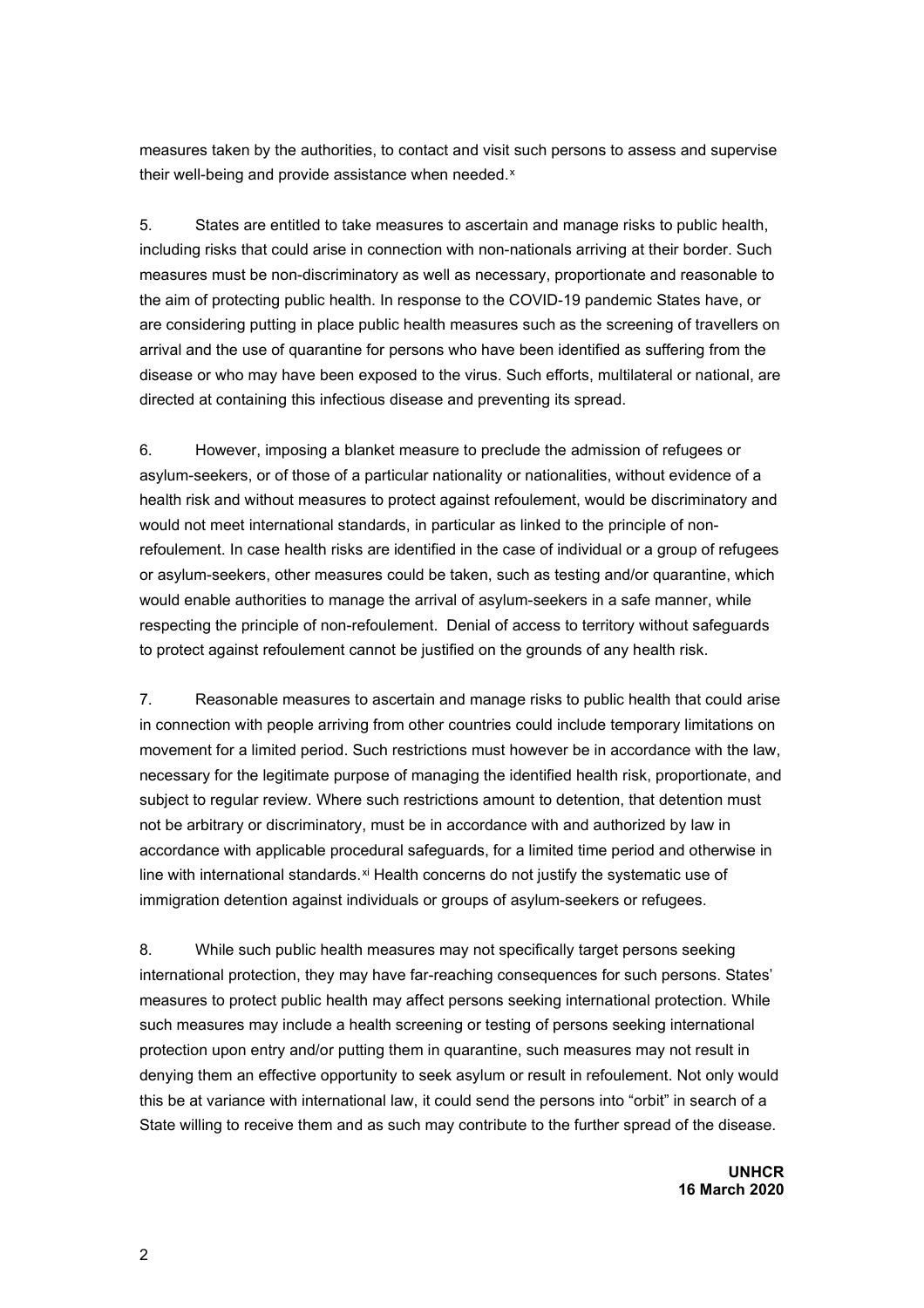<span id="page-2-1"></span>ii The principle of *non-refoulement* prohibits states from expelling or returning a refugee in any manner whatsoever to a territory where she or he would be at risk of threats to life or freedom. The principle of *non-refoulement* is most prominently expressed in Article 33 of the 1951 Convention relating to the Status of Refugees (*Convention Relating to the Status of Refugees* (28 July 1951) 189 UNTS 137) ), having been recognized as a norm of customary international law. *Non-refoulement* obligations are also codified in regional refugee law instruments, see: Organization of American States, American Convention on Human Rights, note 2 above, Article 22(8) and 1984 Cartagena Declaration, note 5 above, Conclusion III.5, reiterating the importance of the principle of *non-refoulement* and the need for acknowledging and observing it as a rule of *jus cogens*. Non-refoulement obligations are also enshrined in international and regional human rights law, see for an overview: UNHCR, *Advisory Opinion on the Extraterritorial Application of Non-Refoulement Obligations under the 1951 Convention relating to the Status of Refugees and its 1967 Protocol*, 26 January 2007, Part B[, www.refworld.org/docid/45f17a1a4.html,](http://www.refworld.org/docid/45f17a1a4.html) in which reference is made to various human rights law instruments, including the *International Covenant on Civil and Political Rights*, 16 December 1966, 999 UNTS 171, Articles 6 and 7; *Convention Against Torture and Other Cruel, Inhuman or Degrading Treatment or Punishment*, 10 December 1984, 1465 UNTS 85, Article 3; 1969 American Convention on Human Rights, note 2 above, Article 22(8); Banjul Charter, note 2 above, Article 5; *European Convention for the Protection of Human Rights and Fundamental Freedoms, as amended by Protocols Nos. 11 and 14*, 4 November 1950, ETS 5, Articles 2 and 3. See also: EU Charter of Fundamental Rights, note 2 above, Article 19(2). iii According to the 1951 Convention relating to the Status of Refugees, note 3 above, Article 3, '[t]he Contracting States shall apply the provisions of this Convention to refugees without discrimination as to race, religion or country of origin'

<span id="page-2-3"></span><span id="page-2-2"></span>iv ExCom Conclusion No. 6 (XXVIII), 1977, para. (c); ExCom Conclusion No. 22 (XXXII), 1981, para. II.A.2; ExCom Conclusion No. 81 (XLVIII), 1997, para. (h); ExCom Conclusion No. 82 (XLVIII), 1997, para. (d)(ii); ExCom Conclusion No. 85 (XLIX), 1998, para. (q).

<span id="page-2-4"></span><sup>v</sup> UNHCR, *Advisory Opinion on the Extraterritorial Application of Non-Refoulement Obligations under the 1951 Convention relating to the Status of Refugees and its 1967 Protoco*l, 26 January 2007, paras. 9 and 20, [www.unhcr.org/refworld/docid/45f17a1a4.html.](http://www.unhcr.org/refworld/docid/45f17a1a4.html) The principle of *non-refoulement* also applies extraterritorially, i.e. wherever the state in question is acting outside its territory and has effective control over the person, see: UNHCR, *UNHCR's oral intervention at the European Court of Human Rights - Hearing of the case Hirsi and Others v. Italy*, 22 June 2011, Application No. 27765/09[, www.refworld.org/docid/4e0356d42.html.](http://www.refworld.org/docid/4e0356d42.htm) UNHCR, *Advisory Opinion on the*  **Extraterritorial Application of Non-Refoulement Obligations under the 1951 Convention relating to the Status of** *Refugees and its 1967 Protoco*l, 26 January 2007, paras. 24, 26, 32-43,

[www.unhcr.org/refworld/docid/45f17a1a4.html;](http://www.unhcr.org/refworld/docid/45f17a1a4.html) UNHCR, *Submission by the Office of the United Nations High Commissioner for Refugees in the case of Hirsi and Others v. Italy*, March 2010, paras. 4.1.1-4.2.3, [www.unhcr.org/refworld/docid/4b97778d2.html.](http://www.unhcr.org/refworld/docid/4b97778d2.html) UNHCR, *UNHCR Submissions to the Inter-American Court of Human Rights in the framework of request for an Advisory Opinion on Migrant Children presented by MERCOSUR*, 17 February 2012, para. 2(4)[, www.refworld.org/docid/4f4c959f2.html.](http://www.refworld.org/docid/4f4c959f2.html) UN Human Rights Committee General Comment No. 31, Nature of the General Legal Obligations imposed on States parties to the Covenant,

CCPR/C/21/Rev.1/Add.13, para. 10[, www.refworld.org/docid/478b26ae2.html.](http://www.refworld.org/docid/478b26ae2.html) See also: *Advisory Opinion Concerning Legal Consequences of the Construction of a Wall in the Occupied Palestinian Territory*, International Court of Justice (ICJ), 9 July 2004, paras. 109 to 113[, www.refworld.org/cases,ICJ,414ad9a719.html,](http://www.refworld.org/cases,ICJ,414ad9a719.html) considering that states are bound to fulfil their international human rights obligations wherever they exercise jurisdiction. *Advisory Opinion OC-21/14, "Rights and Guarantees of Children in the Context of Migration and/or in Need of International Protection"*, OC-21/14, Inter-American Court of Human Rights (IACrtHR), 19 August 2014, para. 61, [www.refworld.org/cases,IACRTHR,54129c854.html.](http://www.refworld.org/cases,IACRTHR,54129c854.html) virginal (and all the Virginia David Triples of the United Nations High **vi UN High Commissioner for Refugees (UNHCR),** *Submission by the Office of the United Nations High* **<b>v** 

<span id="page-2-5"></span>*Commissioner for Refugees in the Case of Malevanaya & Sadyrkulov v. Ukraine (Application No. 18603/12)*, 15 July 2013, [www.refworld.org/docid/51e515794.html,](http://www.refworld.org/docid/51e515794.html) para. 3.1.4; UNHCR, UNHCR's oral intervention at the European Court of Human Rights - Hearing of the case Hirsi and Others v. Italy, 22 June 2011, Application No. 27765/09, [www.refworld.org/docid/4e0356d42.html.](http://www.refworld.org/docid/4e0356d42.html)

<span id="page-2-6"></span>vii UNHCR, *UNHCR intervention before the Court of Final Appeal of the Hong Kong Special Administrative Region in the case between C, KMF, BF (Applicants) and Director of Immigration, Secretary for Security (Respondents)*, 31 January 2013, Civil Appeals Nos. 18, 19 & 20 of 2011, paras, 74-75, [www.refworld.org/docid/510a74ce2.html.](http://www.refworld.org/docid/510a74ce2.html) The "duty of independent inquiry" has been recognized by various courts: *Hirsi Jamaa and Others v. Italy*, Application no. 27765/09, Council of Europe: European Court of Human Rights, 23 February 2012, paras. 146-148, [www.refworld.org/docid/4f4507942.html;](http://www.refworld.org/docid/4f4507942.html) *M.S.S. v. Belgium and Greece*, Application no. 30696/09, Council of Europe: European Court of Human Rights, 21 January 2011, paras. 286,298,315,321,359,

[www.refworld.org/docid/4d39bc7f2.html;](http://www.refworld.org/docid/4d39bc7f2.html) *Regina v. Immigration Officer at Prague Airport and Another, Ex parte European Roma Rights Centre and Others*, [2004] UKHL 55, United Kingdom: House of Lords (Judicial Committee), 9 December 2004, para. 26[, www.refworld.org/docid/41c17ebf4.html;](http://www.refworld.org/docid/41c17ebf4.html) *Final Appeal Nos 18, 19 & 20 of 2011 (Civil) between C, KMF, BF (Applicants) and Director of Immigration, Secretary for Security (Respondents) and United Nations High Commissioner for Refugees (Intervener)*, Hong Kong: Court of Final Appeal, 25 March 2013, paras. 56, 64, [www.refworld.org/docid/515010a52.html.](http://www.refworld.org/docid/515010a52.html) European Union: Council of the European Union, *Directive 2013/32/EU* 

<span id="page-2-0"></span><sup>i</sup> Article 14 of the *Universal Declaration of Human Rights* provides that '[e]veryone has the right to seek and to enjoy in other countries asylum from persecution'. The right to seek and enjoy asylum is affirmed in various regional legal instruments: Organization of American States, *American Declaration on the Rights and Duties of Man*, 2 May 1948, Article XXVII[, www.unhcr.org/refworld/docid/3ae6b3710.html,](http://www.unhcr.org/refworld/docid/3ae6b3710.html) referring to the right to seek and receive asylum. Organization of American States, *American Convention on Human Rights*, "Pact of San Jose", Costa Rica, 22 November 1969, Article 22(7), [www.unhcr.org/refworld/docid/3ae6b36510.html,](http://www.unhcr.org/refworld/docid/3ae6b36510.html) referring to the right to seek and be granted asylum. *African Charter on Human and Peoples' Rights* ("Banjul Charter"), 27 June 1981, CAB/LEG/67/3 rev. 5, 21 I.L.M. 58 (1982), Article 12(3)[, www.refworld.org/docid/3ae6b3630.html](http://www.refworld.org/docid/3ae6b3630.html) referring to the right to seek and obtain asylum. European Union, *Charter of Fundamental Rights of the European Union*, 26 October 2012, 2012/C 326/02, Article 18, [www.refworld.org/docid/3ae6b3b70.html](http://www.refworld.org/docid/3ae6b3b70.html) (EU Charter of Fundamental Rights), referring to the right to asylum to be guaranteed with due respect to the 1951 Convention and EU law.